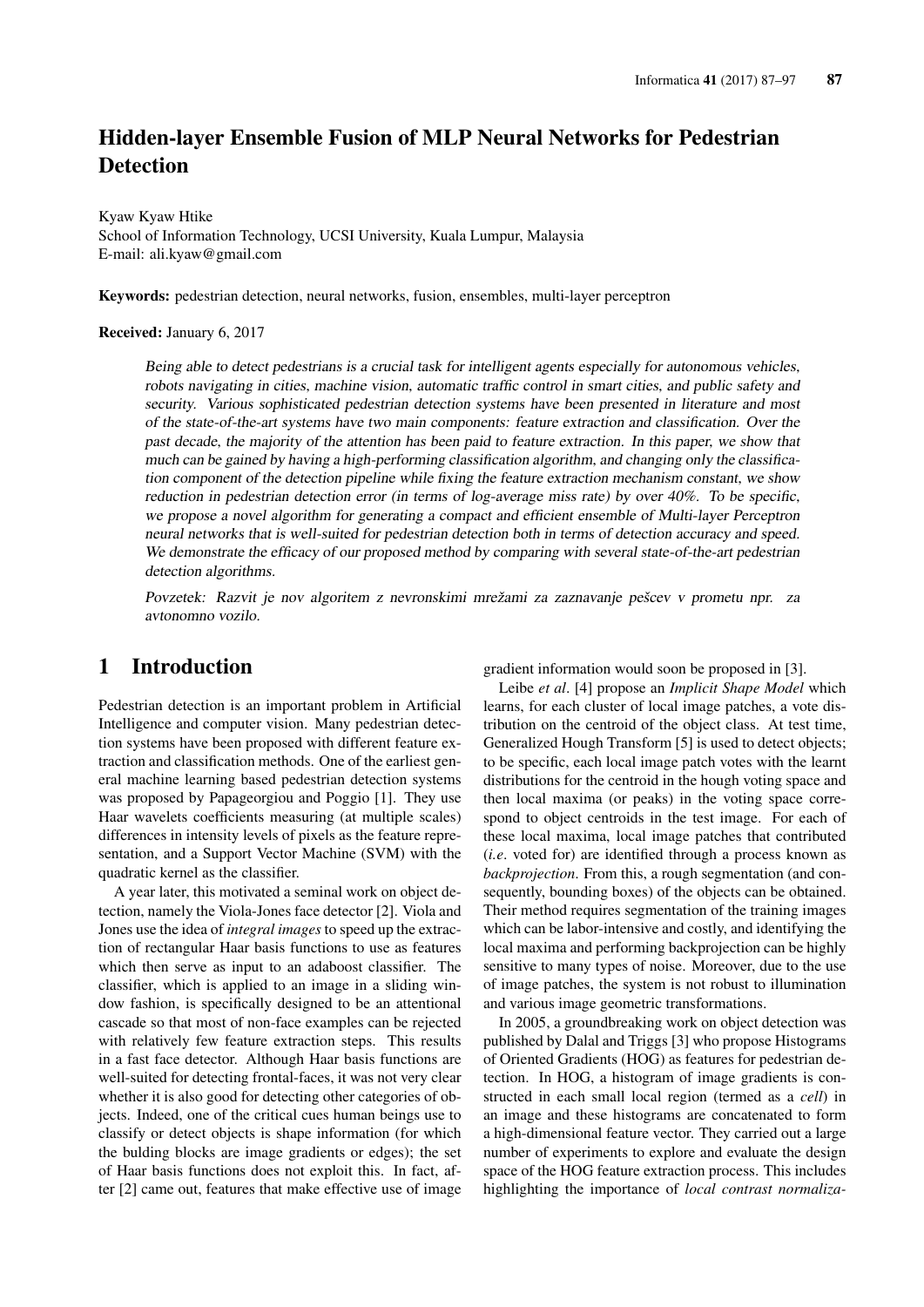*tion* whereby each histogram corresponding to a cell is redundantly normalized with respect to other nearby cells. It was shown that with HOG features, a linear SVM was sufficient to obtain state-of-the-art results and outperformed several techniques such as generalized haar wavelets [1], PCA-SIFT [6] and Shape Contexts [7].

Moreover, HOG is still highly influential to this day; the majority of current state-of-the-art research is based on either variations of HOG or building upon ideas outlined in HOG [8, 9, 10, 11]. For instance, the well-known partbased object detection system, Deformable Part Models (DPM) [12], use HOG features as building blocks. Many systems have extended DPMs (*e.g*. [13, 14, 15]). Schwartz *et al*. [16] use Partial Least Squares to reduce high dimensional feature vectors that combine edge, texture and color cues, and Quadratic Discriminant Analysis as the classifier.

Dollar *et al*. [17] propose Integral Channel Features (ICF) that can be considered as a generalization of HOG by including not only gradient when computing local histograms, but also other "channels" of information such as sums of grayscale and color pixel values, sums of outputs obtained by convolving the image with linear filters (such as Difference of Gaussian filters) and sums of outputs of nonlinear transformation of the image (*e.g*. gradient magnitude). An attempt was made in [18] to speed up features such as ICF by approximating some of the scales of the feature pyramid by interpolating from corresponding nearby scales during multi-scale sliding window object detection.

Benenson *et al*. [19] propose an alternative to speed up object detection by training a separate model for each of the nearby scales of the image pyramid. Although this increases the object detection speed at test time, it also considerably lengthens the training time.

Benenson *et al*. [20] extend HOG [3] by automatically selecting the HOG cell sizes and locations using boosting. Their approach is very expensive to train. However, their work shows that the plain HOG is powerful and with the right sizes and placements of HOG cells, with a single rigid component, it is possible to outperform various feature extraction methods researchers have proposed over the years after the invention of HOG.

For these reasons, in this work, we adopt HOG [3] as the feature extraction method. Furthermore, we focus on the classification component of the object detection pipeline. In order to isolate the performance of the classifier, we set the feature extraction mechanism constant for all the experiments of our proposed method. For the classification component of the pedestrian detection pipeline, we propose a powerful and efficient non-linear classifier ensemble that significantly increases the pedestrian detection performance (*i.e*. accuracy) while at the same time reducing the computational complexity at test time which is especially important for a task such as pedestrian detection. Although the proposed algorithm could also be potentially applied to other object detection tasks and general machine learning classification problems, we focus on pedestrian detection in this paper.

To the best of our knowledge, neural networks, or more accurately, Multi-layer Perceptrons (MLPs) have not been used for pedestrian detection. This observation is also true for ensembles of MLPs (EoMLPs): there have not been any major work using EoMLPs for object detection, let alone pedestrian detection. Although there can be many reasons behind this dearth of application of EoMLPs in pedestrian detection, one possible reason could be due to the highly computationally expensive nature of EoMLPs at test time and due to the popularity of linear Support Vector Machines (SVMs) and other regularized linear classifiers. We show in this paper that given the same feature extraction mechanism, using our proposed non-linear classifier gives much better pedestrian detection performance than the traditional classifiers commonly used for pedestrian detection.

Works such as [21], which apply EoMLPs to real-world problems, exist (although quite rare to find); however, they are for general pattern tasks rather than pedestrian detection or even object detection. Literature on EoMLPs have been published in the machine learning and Artificial Intelligence community; a few well-known ones are [22, 23, 24, 25]. They demonstrate the effectiveness of EoMLPs compared to individual MLPs on some standard statistical benchmarks; none of them have been applied to any object detection or even computer vision problems. Furthermore, although there are many different ensemble methods of numerous types of classifiers such as bagging [26], boosting [27], Random subspace [28], Random Forest [29] and Rulefit [30], the focus of this paper is on EoMLPs and pedestrian detection. Moreover, our proposed algorithm differs from [22, 23, 24, 25] in numerous ways including being suitable to be applied for pedestrian detection problems and our method outperforms state-of-the-art EoMLPs as will shown in the experimental results in Section 4.

We term our novel algorithm as *Hidden-layer Ensemble Fusion of Multi-layer Perceptrons* (HLEF-MLP).

# 2 Contribution

The contribution that we make in this paper is five-fold:

- 1. We propose a novel way, for the purpose of pedestrian detection, of training multiple individual MLPs in an ensemble and fusing the members of the ensemble at the hidden-feature level rather than at the output score level as done in existing EoMLPs [22, 23, 24, 25]. This has the benefit of being able to correct the mistakes of the ensemble in a major way since the final classifier still has access to hidden level features rather than only output scores or classification labels.
- 2. We use L1-regularization in a stacking fashion to jointly and efficiently select individual hidden feature units of all the members in the ensemble which has the effect of fusing the members of the ensemble. This results in only a few active projection units at test time,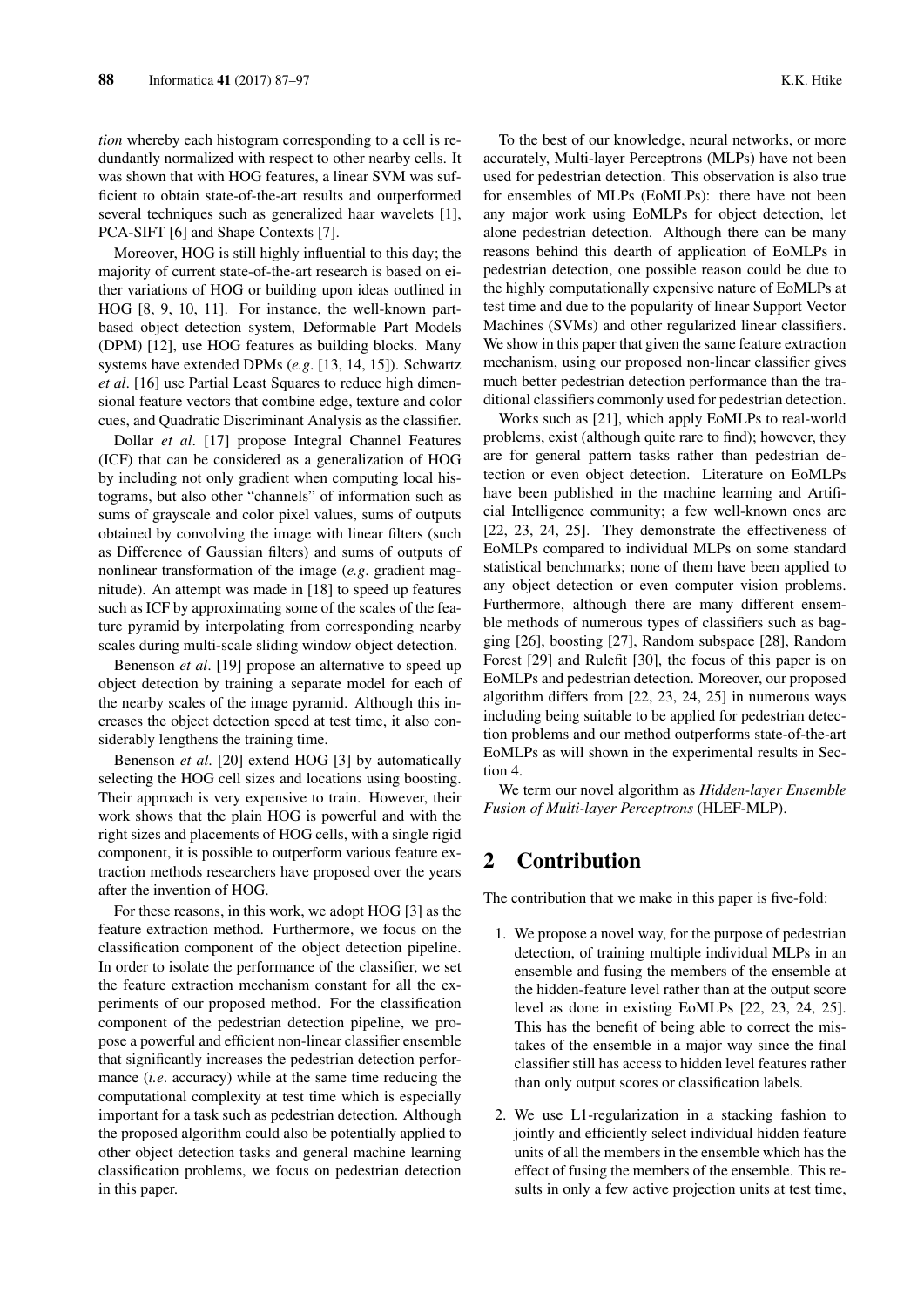which can be implemented as fast matrix projections on modern hardware for efficient pedestrian (or object) detection.

- 3. In HLEF-MLP, the decisions of the members are combined or fused in a systematic way using the given supervision labels such that the combination is optimal for the classification task. This is in contrast to ad-hoc class-agnostic nature of most fusion schemes (which turn to use techniques such as averaging).
- 4. We show that given the same feature extraction mechanism, HLEF-MLP gives much better pedestrian detection performance than the state-of-the-art classifiers commonly used for pedestrian detection.
- 5. HLEF-MLP is stable and robust to initialization conditions and local optima of individual member MLPs in the ensemble. Therefore, we do not need to be so careful about training each MLP for two main reasons: firstly, we are not relying solely on one MLP, and secondly, we are able to, during fusion, correct mistakes of the individual MLPs at the hidden features level as mentioned previously. In fact, each MLP falling in its own local optima should be seen as achieving diversity in the ensemble which is a desirable goal that can be obtained for "free". At the L1-regularized fusion step, the optimization function is convex, therefore it is guaranteed to achieve the global optimum.

# 3 Method

### 3.1 Overview

Let  $\mathcal{D} = \{(\mathbf{x}_1, y_1), (\mathbf{x}_2, y_2), \dots, (\mathbf{x}_N, y_N)\}\$ be the labelled training dataset, where  $N$  is the number of training data points,  $x_i \in \mathbb{R}^k$  is the k-dimensional feature vector corresponding to the *i*-th training data point,  $y_i \in \{1, 0\}$  is the supervision label associated with  $x_i$ .

HLEF-MLP consists of two stages. D is split into  $D =$  $\{\mathcal{D}^1, \mathcal{D}^2\}$ , where

$$
\mathcal{D}^1 = \{(\mathbf{x}_1, y_1), \ldots, (\mathbf{x}_{\frac{N}{2}}, y_{\frac{N}{2}})\}
$$

and

$$
\mathcal{D}^2 = \{(\mathbf{x}_{\frac{N}{2}+1}, y_{\frac{N}{2}+1}), \ldots, (\mathbf{x}_N, y_N)\}
$$

In the first stage which we call "ensemble learning", we train each individual MLP on  $\mathcal{D}^1$  and in the second stage termed "sparse fusion optimization", we use  $\mathcal{D}^2$  to automatically learn how to fuse the decisions of the members of the ensemble. We now describe each stage.

### 3.2 Ensemble learning

The inputs to the first stage are  $\mathcal{D}^1$  (obtained as described in Section 3.1) and the number of members M in the ensemble. The ensemble can be written as  $[f_1(\mathbf{x}), f_2(\mathbf{x}), \ldots, f_M(\mathbf{x})]$  where each member  $f_j(\mathbf{x})$  of the ensemble can be formulated as:

$$
f_j(\mathbf{x}) = \text{logsig}(\mathbf{w}_j \tanh(\mathbf{W}_j \mathbf{x} + \mathbf{b}_j) + b_j)
$$
 (1)

where  $x$  is the input feature vector, and  $W$  and  $b$  are the matrix and vector respectively corresponding to an affine transformation of x. Each column of W corresponds to the weights of the incoming connections to a neuron. Therefore the number of hidden neurons in  $f_j(\mathbf{x})$  is equal of the number of columns in  $W_j$  and the number of rows of  $W_j$ is k (recall that  $\mathbf{x} \in \mathbb{R}^k$ ). Therefore,  $\mathbf{W} \in \mathbb{R}^{k \times h}$ , where  $\hat{h}$ is the number of neurons in the hidden layer.

The architecture of this first stage of the ensemble is illustrated in Figure 1. In the figure, each ensemble member (*i.e*. a MLP neural network) is shown as a vertical chain of blocks of mathematical operations for a total of M chains. The j-th ensemble (chain) corresponds to the function  $f_i$ as defined in Equation 1 and it can be seen that the block chain diagram follows exactly the sequence of operations defined in Equation 1.

For example, for the first ensemble member  $f_1$ , the input data vector  $x$  is first matrix-multiplied with  $W_1$  (first block), and the resulting vector is then added with the vector  $\mathbf{b}_1$  in the second block. The function  $\tanh(\cdot)$  is then applied (third block). This is followed by matrix multiplication of the output of the previous block with  $w_1$  in the fourth block. In the last block, a scalar addition with  $b_1$  is performed.

The functions  $tanh(\cdot)$  and  $logsig(\cdot)$  (visualized in Figure 2) are non-linear activation functions (applied after respective affine transformations) independently acting on each dimension of the vector obtained after the affine transformation and are defined as follows:

$$
\tanh(a) = \frac{e^a - e^{-a}}{e^a + e^{-a}}\tag{2}
$$

$$
logsig(a) = \frac{e^a}{1 + e^a} \tag{3}
$$

The *latent* parameters of the members of the first stage of the ensemble need to be *learnt* from the training data  $\mathcal{D}^1$ (which is a set of pairs of input feature vectors and output supervision labels) and this training (*i.e*. learning) process is depicted in Figure 3.

We set all  $W_j$  to be the same size (*i.e.* each MLP  $f_j(\mathbf{x})$ in the ensemble has the same number of hidden neurons). For each member MLP  $f_j(\mathbf{x})$  in the ensemble, the following loss function can be constructed:

$$
L(\mathcal{D}^1, \mathbf{W}_j, \mathbf{b}_j, \mathbf{w}_j, b_j) =
$$
  
-  $\frac{2}{N} \sum_{i=1}^{\frac{N}{2}} y_i \text{ logsig}(\mathbf{w}_j \tanh(\mathbf{W}_j \mathbf{x}_i + \mathbf{b}_j) + b_j) + (4)$   
(1 - y<sub>i</sub>) logsig( $\mathbf{w}_j \tanh(\mathbf{W}_j \mathbf{x}_i + \mathbf{b}_j) + b_j$ )

where  $\{x_i, y_i\}_{i=1}^{\frac{N}{2}}$  are pairs of input feature vectors and output supervision labels from  $\mathcal{D}^1$ .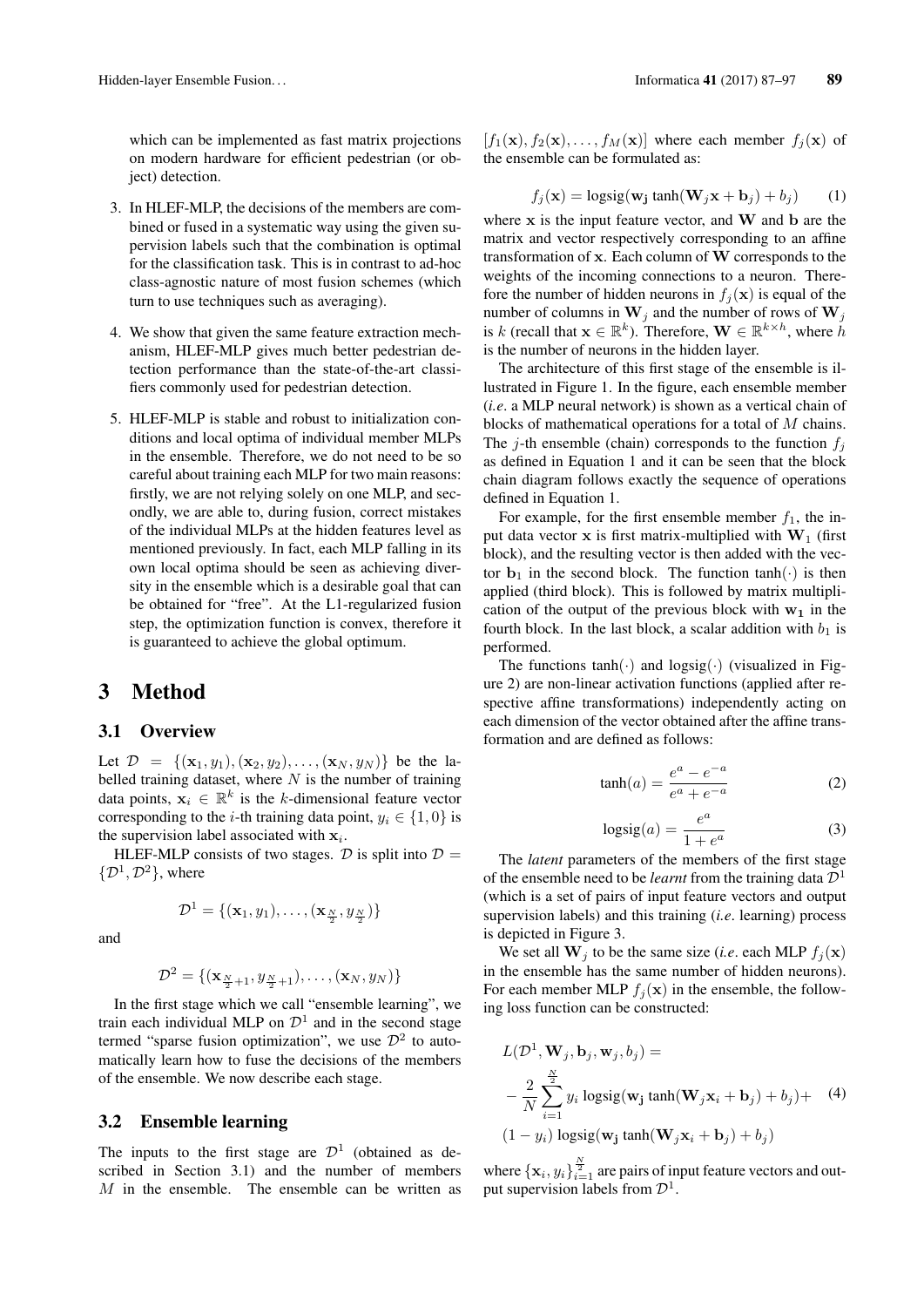

Figure 1: Architecture of the first stage of the ensemble.



Figure 2: Non-linear activation functions; on the left is the curve for tanh(a) and on the right is  $\log sig(a)$ , where a is the input signal to the activation function.

The loss function given in Equation 4 is a smooth and differential function and we optimize it using L-BFGS [31] since it is a type of efficient semi-newton method that does not require setting sensitive hyperparameters such as learning rate, momentum and mini-batch size. After the optimization, all the weights of each network:

$$
\{\mathbf W_1, \mathbf W_2, \dots, \mathbf W_M, \mathbf b_1, \mathbf b_2, \dots, \mathbf b_M, \mathbf w_1, \dots, \dots, \mathbf w_M, b_1, b_2, \dots, b_M\}
$$
 (5)

are obtained.

## 3.3 Sparse fusion optimization

In the second stage which is sparse fusion optimization, function  $q_i(\mathbf{x})$  is used to project each data point x as given below:

$$
g_j(\mathbf{x}) = \tanh(\mathbf{W}_j \mathbf{x} + \mathbf{b}_j) \tag{6}
$$

Each data point  $\mathbf{x} \in \mathcal{D}^2$  is projected using  $\{g_j(\mathbf{x})\}_{j=1}^M$ . That is, a new training dataset  $\hat{\mathcal{D}}^2$  is constructed as follows:

$$
\begin{bmatrix}\ng_1(\mathbf{x}_1) & g_2(\mathbf{x}_1) & \dots & g_M(\mathbf{x}_1) \\
g_1(\mathbf{x}_2) & g_2(\mathbf{x}_2) & \dots & g_M(\mathbf{x}_2) \\
\vdots & \vdots & \ddots & \vdots \\
g_1(\mathbf{x}_N) & g_2(\mathbf{x}_N) & \dots & g_M(\mathbf{x}_N)\n\end{bmatrix} (7)
$$

where each row corresponds to one new data point in  $\hat{\mathcal{D}}^2$ . The architecture of this second stage of the ensemble is depicted in Figure 4.

It is important to note that the projection is done using the function  $g(\cdot)$ , and *not*  $f(\cdot)$ . In other words, this can be interpreted as projecting to the hidden layers of the individual MLP neural networks (which are members of the ensemble) and then learning to fuse in this hidden layer, hence the name of our proposed algorithm being *Hiddenlayer Ensemble Fusion of Multi-layer Perceptrons* (HLEF-MLP).

This improves over the traditional (state-of-the-art) ensemble techniques in terms of both generating a much more compact ensemble (making it available to be applied to very time-critical applications such as pedestrian detection) and the final pedestrian detection performance (measured by log-average miss rate).

After constructing the projected dataset from  $\hat{\mathcal{D}}^2$ , a L1regularized logistic regression is then trained on  $\hat{\mathcal{D}}^2$  by optimizing: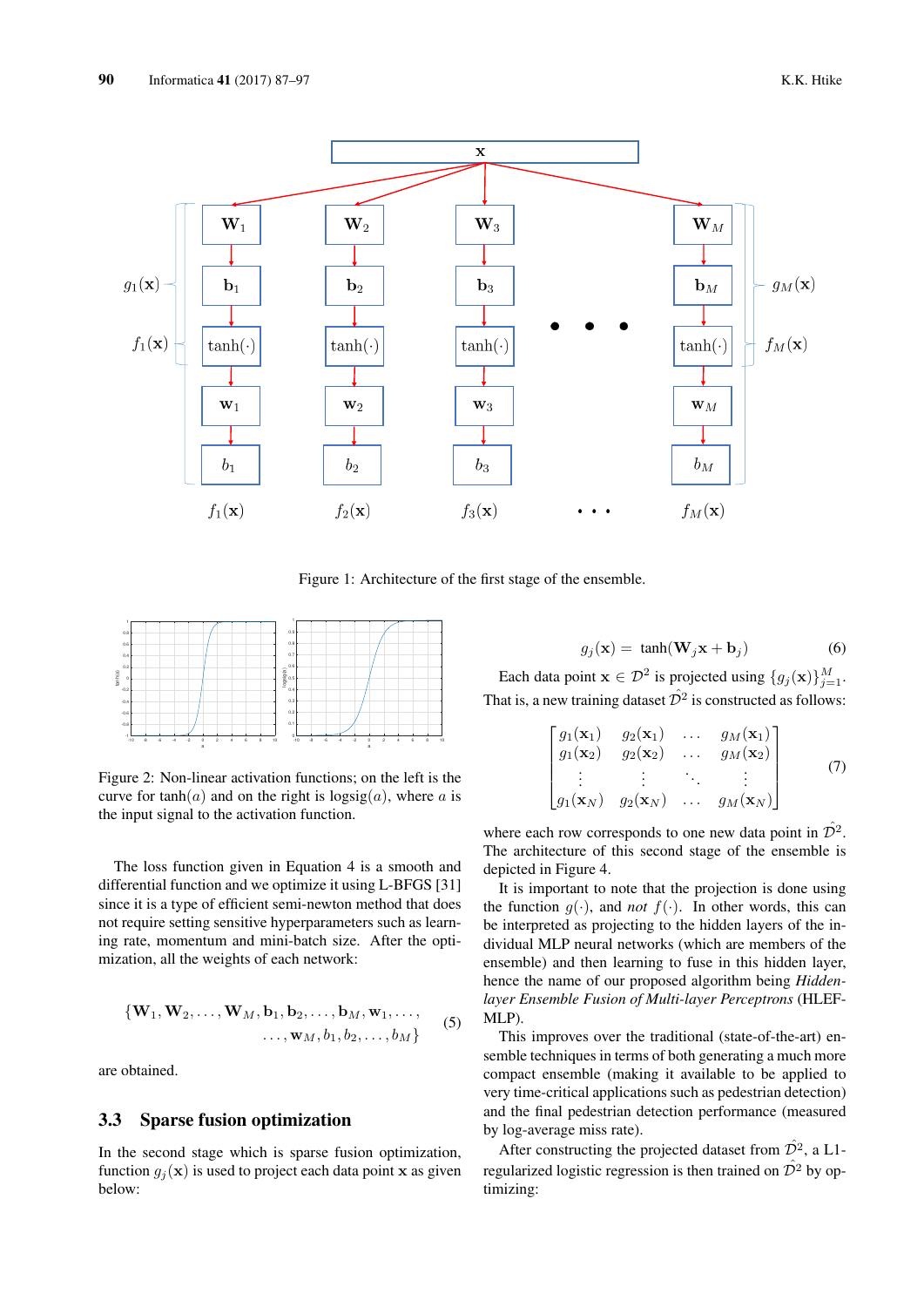

Figure 3: Independent ensemble member learning process.

$$
\mathbf{m}_{\text{trained}} = \operatorname{arg~min}_{\mathbf{m}} \sum_{i=\frac{N}{2}+1}^{N} f_L(\mathbf{m}, [g_1(\mathbf{x}_i), g_2(\mathbf{x}_i), \dots, (8))
$$
  

$$
g_M(\mathbf{x}_i)], y_i) + \beta f_R(\mathbf{m})
$$

where  $\mathbf{m}_{\text{trained}} \in \mathbb{R}^k$  is the trained classifier and is in fact a vector of weights. Moreover,  $f_L$  is the *loss function*,  $f_R$ is the *regularization* to encourage m to take small values (hence in a way, favoring simpler models), and  $\beta$  balances the regularization term and loss term. A higher value of  $\beta$ would result in a smoother solution (and less fit to the training data  $\mathcal{D}^2$ ) whereas lower  $\beta$  would result lower training error. The loss function is given by:

$$
f_L(\mathbf{m}, [g_1(\mathbf{x}_i), \dots, g_M(\mathbf{x}_i)], y_i) = \log(1 + \exp(-y_i \mathbf{m}^T [g_1(\mathbf{x}_i), \dots, g_M(\mathbf{x}_i)]))
$$
(9)

In order to encourage sparse solutions, we use L1 regularization for which the regularization term is given by:

$$
f_R = [1, \dots, 1]^T \mathbf{m} \tag{10}
$$

This effectively sets many of the components of the weight vector m to zero, resulting in a very compact ensemble (speeding up the pedestrian detection), while at the same time, retaining or even improving the ensemble performance for pedestrian detection. Figure 5 illustrates the learning process for the sparse fusion of the members in the ensemble at the hidden layer.

## 3.4 Prediction at test time

As illustrated in Figure 6, at test time, given a test feature vector x, the prediction score  $s_{pred}$  is obtained by:

$$
s_{\text{pred}} = \frac{1}{1 + \exp(-(\mathbf{m}_{\text{trained}})^T[g_1(\mathbf{x}), \dots, g_M(\mathbf{x})])} \tag{11}
$$

where  $\{g_1, g_2, \ldots, g_M\}$  are the hidden-layer-projection functions (parts of the members of the ensemble) whose latent parameters have been obtained by the training process described in Section 3.2 and  $m_{\text{trained}}$  is the set of latent sparse weights that have been obtained as explained in Section 3.3.

Equation 11 can also be equivalently written as:

$$
s_{\text{pred}} = \frac{1}{1 + \exp(a)}
$$
  
where  $a = -(\mathbf{m}_{\text{trained}})^T[\tanh(\mathbf{W}_1 \mathbf{x} + \mathbf{b}_1), ..., \tanh(\mathbf{W}_M \mathbf{x} + \mathbf{b}_M)]$  (12)

Since  $m_{\text{trained}}$  is a sparse vector (*i.e.* a vector where the majority of the elements are zeros), at test time, entire columns of the matrices  $\{W_1, \ldots, W_M\}$  corresponding to the positions of the zero vector elements in  $m_{\text{trained}}$ can be omitted. This greatly speeds up the pedestrian detection process, while improving the performance (logaverage miss rate), due to the sparse fusion technique at the hidden layers as described in Sections 3.2 and 3.3.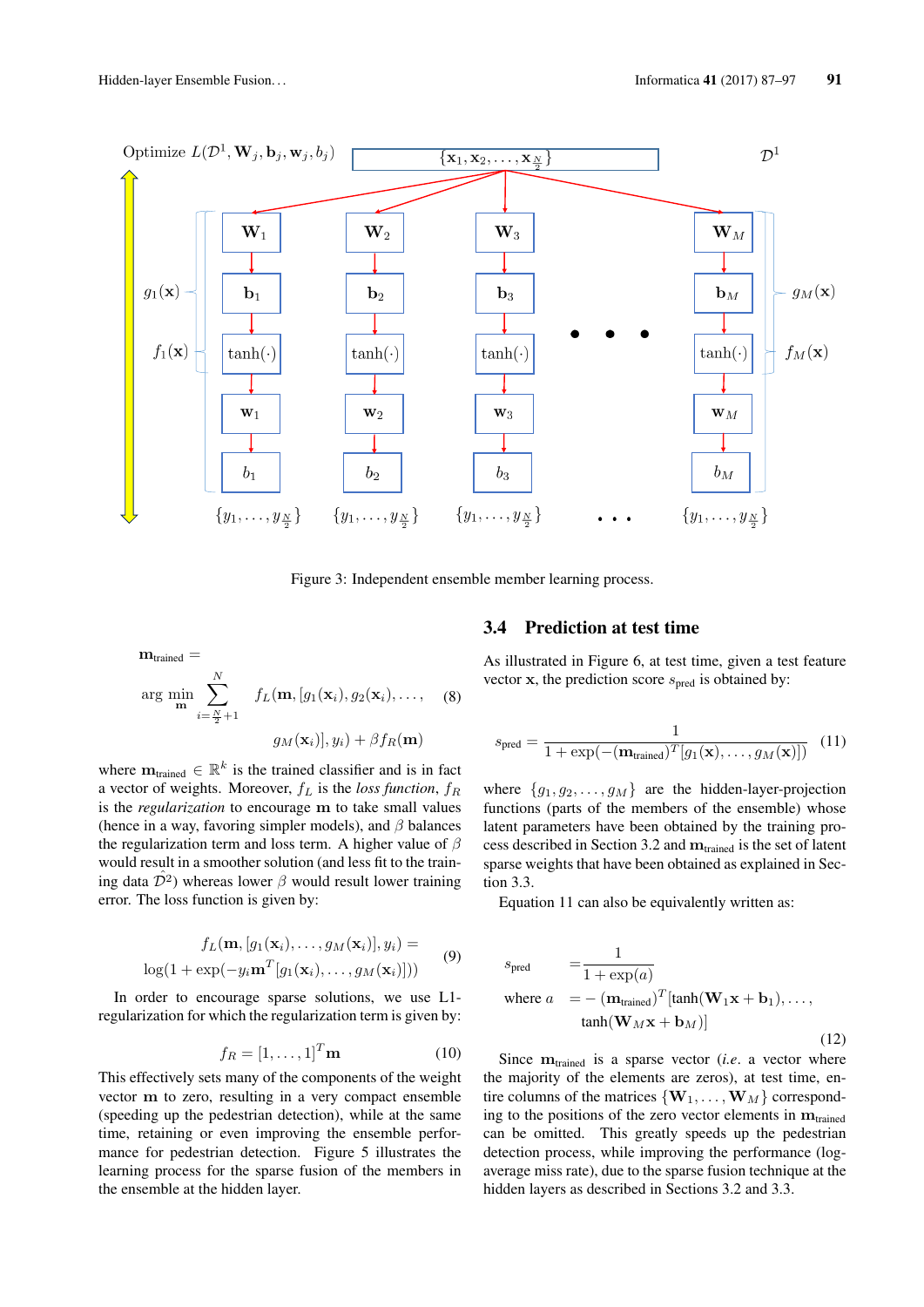$\mathcal{D}^2$ 

$$
g_1(\mathbf{x}) \t g_2(\mathbf{x}) \t g_3(\mathbf{x}) \t \t \cdot \cdot \cdot \t g_M(\mathbf{x})
$$
\n
$$
[g_1^1(\mathbf{x}), g_1^2(\mathbf{x}), \ldots, g_1^h(\mathbf{x}), g_2^1(\mathbf{x}), g_2^2(\mathbf{x}), \ldots, g_2^h(\mathbf{x}), \ldots, g_M^1(\mathbf{x}), g_M^2(\mathbf{x}), \ldots, g_M^h(\mathbf{x})]
$$
\n①

\n①

\n①

\n①

\n①

\n①

\n①

\n①

\n①

\n①

\n①

\n①

\n①

\n①

\n①

\n①

\n①

\n①

\n①

\n①

\n①

\n①

\n①

\n①

\n①

\n①

\n①

\n①

\n①

\n①

\n①

\n①

\n①

\n①

\n①

\n①

\n①

\n①

\n①

\n①

\n①

\n①

\n①

\n①

\n①

\n①

\n①

\n①

\n①

\n①

\n①

\n①

\n①

\n①

\n①

\n①

\n①

\n①

\n①

\n①

\n①

\n①

\n①

\n①

\n①

\n①

\n①

\n①

\n①

\n①

\n①

\n①

\n①

\n①

\n

Figure 4: Architecture of the second stage of the ensemble (fusion).

# 4 Results and discussion

### 4.1 Dataset

We use the INRIA Person dataset [3] for evaluating our algorithms. In the dataset, for training, there are 614 images containing pedestrians for which ground truth is available; after cropping and flipping each pedestrian, the total number of pedestrians come up to be 2474. There are also 1218 lage images that do not contain any pedestrians; from these, data corresponding to non-pedestrian class can be generated by a combination of initial sampling and hard negative mining as is common in object detection literature [32, 9].

### 4.2 Ensemble hyper-parameters

We set the size of the ensemble  $M$  (see Section 3.2) to 100 and the number of hidden neurons  $h$  in each hidden layer to 10 for all the experiments involving both our proposed method and baselines on various ensemble variations.

# 4.3 Experiment setup

We perform seven different experiments in order to compare our proposed algorithm with state-of-the-art pedestrian detection systems. The experiments are described be- $\log$ 

### 4.3.1 **VJ**

The Viola-Jones detector of [2] applied to pedestrian detection.

#### 4.3.2 **HOG**

Pedestrian detector of the seminal work of Dalal and Triggs [3], using Histogram of Oriented Gradients (HOG) for feature extraction and linear SVM as the classifier.

#### 4.3.3 **HikSvm**

The system proposed by Maji *et al*. [33] who use a variation of HOG (concatenation of histograms of oriented gradients for a few different cell sizes) and SVM with an approximation of the intersection kernel.

#### 4.3.4 **Pls**

The pedestrian detection system proposed by Schwartz *et al*. [16] using Partial Least Squares (PLS) analysis to reduce the dimensions of very high dimensional features obtained by concatenating different sets of features obtained from edge, texture and color information derived from the original image. Then Quadratic Discriminant Analysis is used as the classifier.

#### 4.3.5 **OursMLPEnsHidFuse**

Our proposed approach in this paper as described in Section 3. At test time, due to L1-regularized fusion at the hidden layer level, we can expect that the resulting ensemble will be very small, which will be suitable for time-critical applications such as pedestrian detection.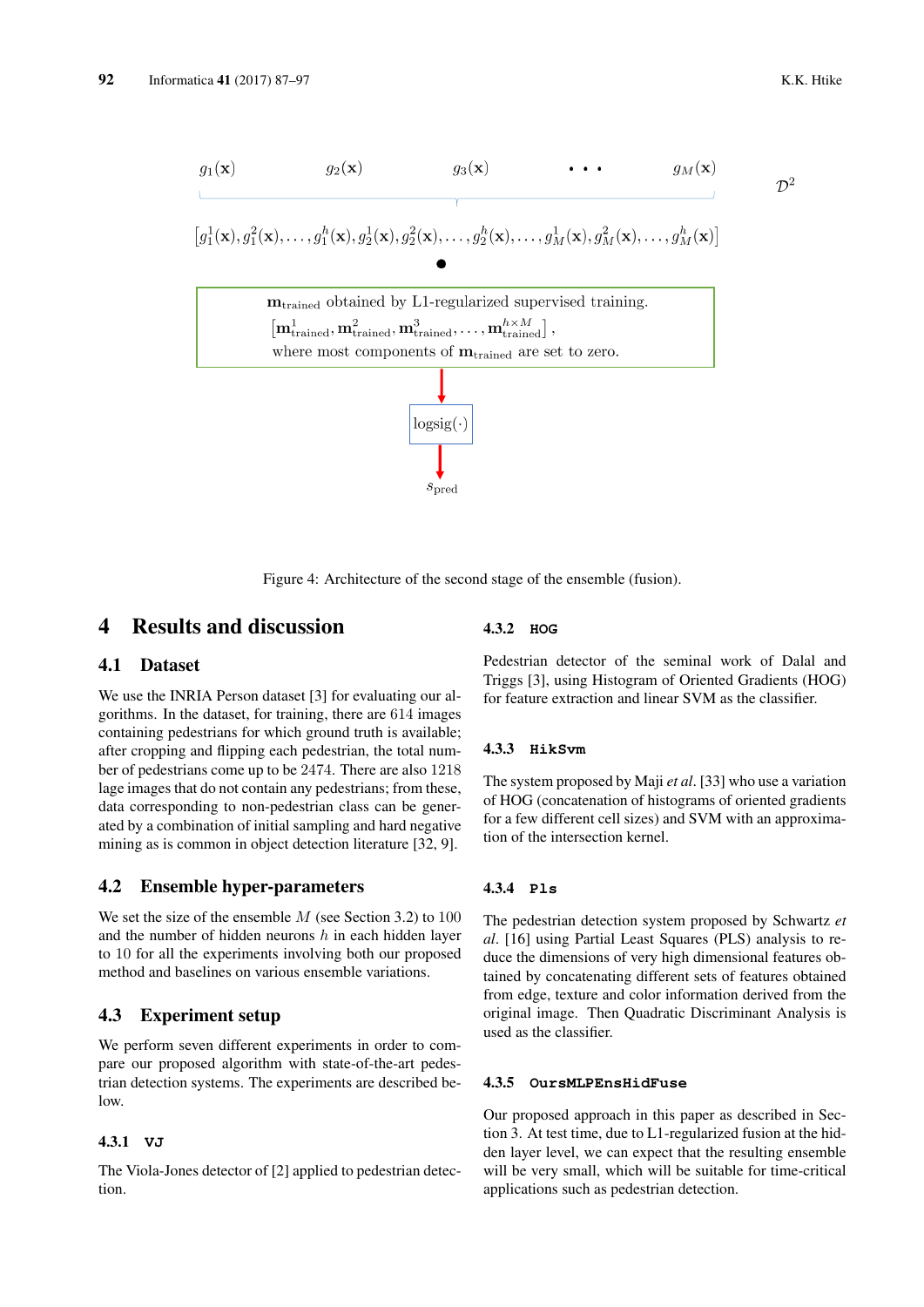

Figure 5: Learning to fuse the members in the ensemble.



Figure 6: Using the fused ensemble at test time.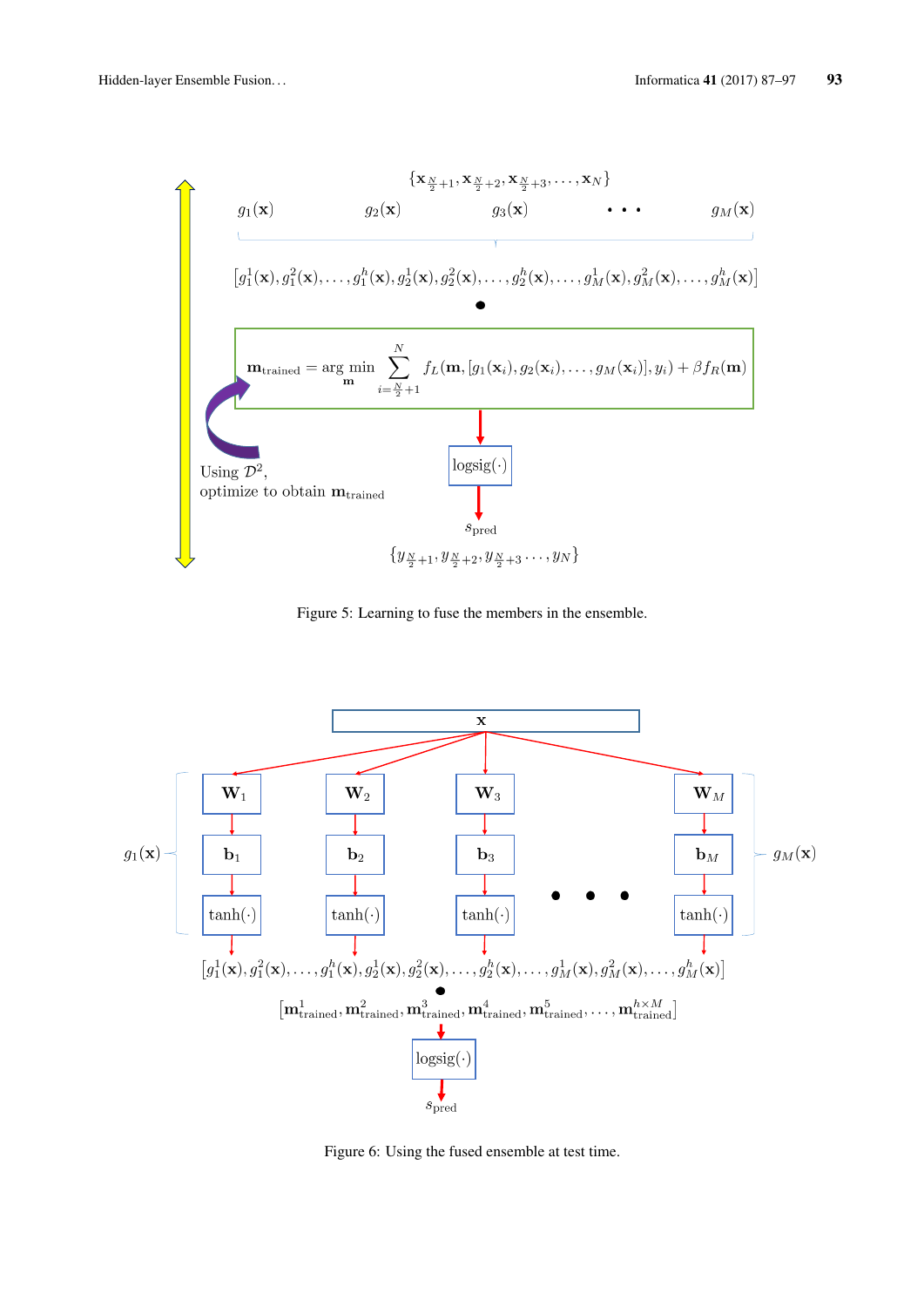#### 4.3.6 **OursMLPEnsScoreFuse**

A variation of our proposed method OursMLPEnsHidFuse; instead of fusing at the level of hidden features, L1-regularized fusion takes place at the score level. This is also somewhat similar to classifier stacking [34] in literature; however most stacking ensembles in literature is using simple unregularized classifiers whereas OursMLPEnsScoreFuse is able to select the most efficient members of the ensemble jointly using supervised label information.

In terms of efficiency at test time, we can anticipate it to be worse than OursMLPEnsHidFuse because the supervised L1-regularized selection is being performed at the score level and also at test time, there is a need to multiple matrix projections (one for each member of the ensemble) and then combine them.

#### 4.3.7 **OursMLPEns**

This is our implementation of the state-of-the-art MLP fusion by bagging. Here unlike OursMLPEnsHidFuse and OursMLPEns, there are no separation of the training dataset  $D$  into  $D^1$  and  $D^2$ ; independent training of the members of the ensemble takes place on the entire training data D. Moreover, there is no sparse fusion optimization.

We can expect that compared to OursMLPEns-HidFuse and OursMLPEnsScoreFuse, this will have the worst efficiency at test time because the entire ensemble needs to be evaluated which is highly expensive.

### 4.4 Evaluation criteria

To evaluate the pedestrian detections from the aformentioned experiments, firstly there needs to be a measure on what a correct pedestrian detection is. Although this can be defined in many ways, we use the PASCAL 50% overlap criterion [35] which is the most widely-used one in stateof-the-art detection literature. Let a detected bounding box be  $r_d$  and the corresponding groundtruth bounding box be  $r_q$ . In PASCAL 50% overlap criterion, in order to establish whether  $r_d$  is a correct detection, the overlap ratio,  $\alpha_o$ , defined in Equation 13 is computed and then the detection  $r_d$ is deemed to be correct if  $\alpha_o > 0.5$ .

$$
\alpha_o = \frac{\text{area}(\mathbf{r}_g \cap \mathbf{r}_d)}{\text{area}(\mathbf{r}_g \cup \mathbf{r}_d)}\tag{13}
$$

The  $\alpha_o$  can be understood as the ratio of the intersection of the detected bounding box with ground truth bounding box and the union of the detected box with ground truth box.

Graphs are an important tool to visualize the performance of pedestrian detectors since they show the performance at various levels of detection thresholds. To this end, we plot curves where miss rate is on the y-axis and false positives per image (FPPI) is on the x-axis.

This has been empirically proven in state-of-the-art pedestrian detection (*e.g*. by Benenson *et al*. [9]) to be



Figure 7: ROC curves for all experiments)



Figure 8: Comparison of log-average miss rate (lower is better).

a more accurate way of measuring the detection performance than the previously used false positives per window (FPPW).

In a miss rate versus FPPI plot, lower curves denote higher detection performance. Moreover, to summarize the performance of a detector with a single value, log-average miss rate is calculated which is approximately equal to the area under the miss rate versus FPPI curve.

### 4.5 Results

The miss rate versus FPPI plots for all the experiments are shown in Figure 7. In the figure, the curves are ordered in terms of log-average miss rate (LAMR) from worst to best. To better focus on the summarized performance, we also plot the LAMRs of each experiment in terms of a bar graph as illustrated in Figure 8. Finally, we depict in Figure 9 the comparison of average detection time taken by different algorithms for a  $640 \times 480$  image. We also show in Table 1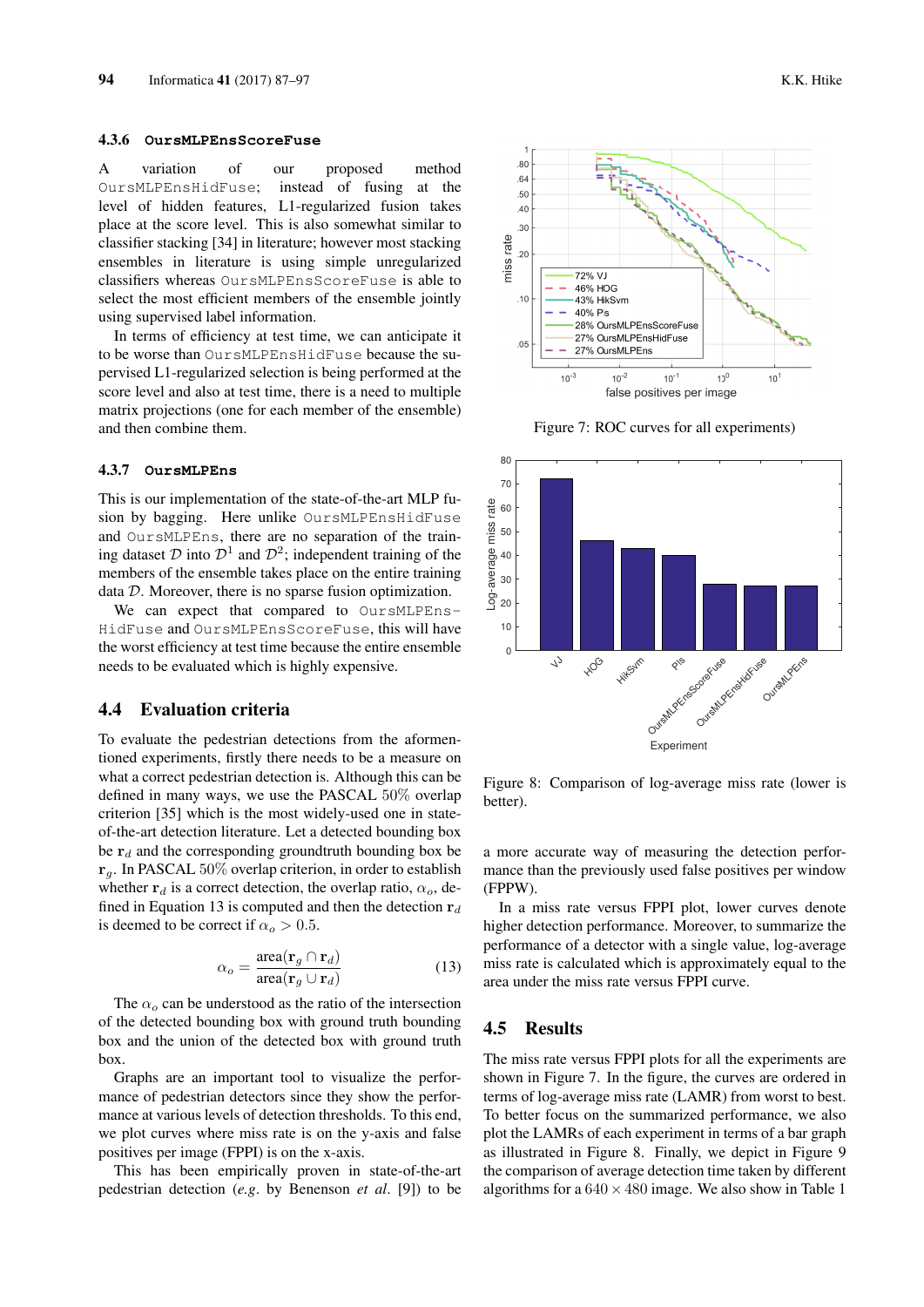

Figure 9: Comparison of average detection time for a  $640 \times$ 480 image.

| <b>Experiment</b>   | <b>Mean time (secs)</b> |
|---------------------|-------------------------|
| VJ                  | 2.23                    |
| <b>HOG</b>          | 4.18                    |
| HikSvm              | 5.41                    |
| Pls                 | 55.56                   |
| OursMLPEnsScoreFuse | 32.72                   |
| OursMLPEnsHidFuse   | 8.49                    |
| OursMLPEns          | 92.45                   |

Table 1: Comparison in terms of detection time.

the raw detection time values for easier comparison.

From Figures 7, 8 and 9, the following observations can be made:

- VJ has the worst performance among all. This is to be expected since the Haar-features that it uses does not capture the object shape information well. Moreover, the seminal work HOG greatly improves over VJ for generic object detection.
- Although HikSvm requires complex modification in the feature extraction and the classifier compared to HOG, it only results in a modest detection performance gain (*i.e*. decrease in LAMR from 46% to 43%). Similar observation can be made for  $P \&set$ s although the improvement is relatively better.
- Our proposed algorithm OursMLPEnsHidFuse has the best performance among them, tied in the first place with OursMLPEns. Given that OursMLP-EnsHidFuse is using the standard HOG features, we can see that just by using our proposed algorithm. the LAMR goes down from 46% and 27%. This is a significant improvement (corresponding to sover 40% reduction in LAMR). In comparison, HikSvm, despite proposing both new feature extraction and clas-

sification algorithms, only managed less than  $0.1\%$  reduction in LAMR.

- OursMLPEnsHidFuse has slightly higher detection performance than OursMLPEnsScoreFuse whereas in terms of speed at test time, OursMLP-EnsHidFuse is almost 4 times faster. This shows the efficacy of our proposed algorithm OursMLP-EnsHidFuse and also proves that fusion at the level of the hidden layers not only results in better detection performance and also very compact matrix projections (and hence much faster speed) due to the L1 regularized sparse fusion learning process having access to the hidden layer features.
- Despite OursMLPEnsHidFuse and OursMLPEns being tied at the first place in terms of detection performance, OursMLPEnsHidFuse is significantly (over 10 times) faster than OursMLPEns. This shows that our proposed OursMLPEnsHidFuse has the same detection accuracy as the very expensive stateof-the-art MLP bagging which is not practical for detection purposes. In other words, the novel method that we have presented in this paper OursMLPEns-HidFuse gives the same (top) performance as a MLP bagging-ensemble but with 10 times faster speed for pedestrian detection.
- OursMLPEnsScoreFuse is faster than OursMLPEns but lower in LAMR than OursMLP-EnsHidFuse. This again shows that our proposed OursMLPEnsHidFuse not only results in a much smaller ensemble model (and consequently, faster detection speed), but is also more effective in bringing out the effectiveness of the ensemble compared to OursMLPEnsScoreFuse.
- OursMLPEnsHidFuse has better detection accuracy than PLS while being significantly faster using only standard HOG features. It shows that we have not saturated the performance of HOG features yet. There is still a lot of improvement that can made in the classification algorithm for pedestrian detection systems.
- Our experiments show for the first time that using the proposed algorithm OursMLPEnsHidFuse, it is possible to apply ensemble techniques for efficient object detection purposes.

#### 4.5.1 Analysis of trained ensemble model complexity

Although the results and the discussion about detection performance and speeds in the previous section should be sufficient, for completeness, we theorize and analyze the model complexities and sizes for the three ensemble methods described in the previous section: OursMLPEns, OursMLPEnsScoreFuse and OursMLPEnsHidFuse. It is to be noted that as mentioned previously, there are  $M = 100$  MLPs in the ensemble.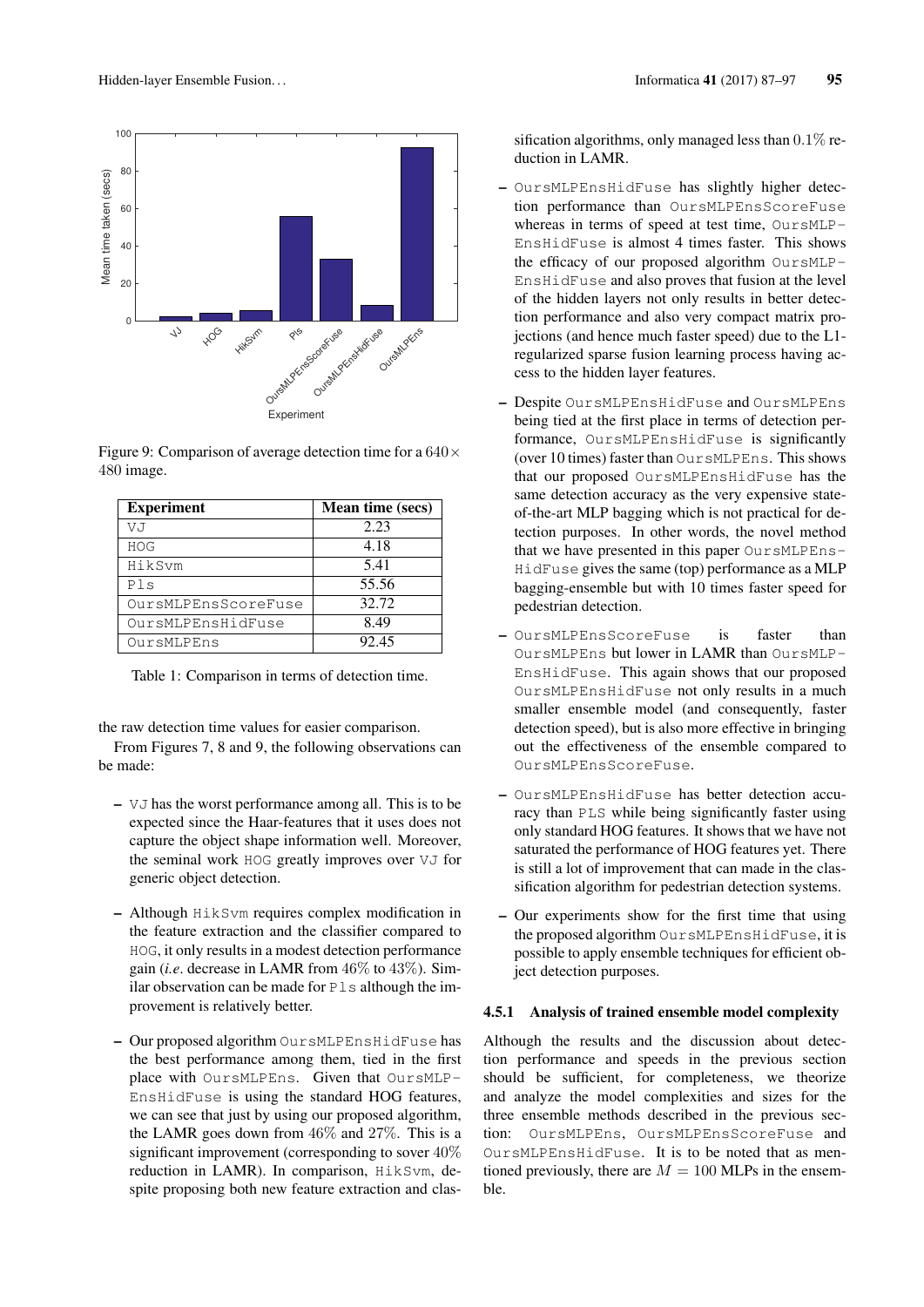For OursMLPEns, given a test feature vector x, there are 100 different matrix projections with each matrix having  $k$  rows and  $h$  columns (which is equal to the number of dimensions of the feature vector and the number of hidden neurons in each MLP respectively). After each projection,  $tansig(\cdot)$  function must be applied, followed by a dot product between the resulting vector and a linear weight vector, which will produce a single score (for each member of the ensemble). Then the  $logsig(\cdot)$  function needs to be performed on this score. Then 100 such scores will be averaged to give the final ensemble score. Therefore the ensemble complexity is quite high, especially for a highly computationally expensive task such as sliding window pedestrian detection.

For OursMLPEnsScoreFuse, after training the L1 regularized linear classifier on scores at the end of the model fusion step, 33 networks are discovered to be nonzero. This means that theoretically, it should be  $\frac{100}{33} \approx 3$ times faster than OursMLPEns. In fact, this theoretical observation tallies with the experimental results presented in Table 1.

With regards to OursMLPEnsHidFuse, it was found that performing L1-regularized classifier optimization on hidden features resulted in highly sparse weight vector  $m_{\text{trained}}$  with the number of nonzero weight components equal to a mere 159. Therefore, at test time, there is only a need to perform a *single* matrix projection with a matrix having  $k$  rows and 159 columns. After that,  $tansiq$ function has to be applied followed by a dot product with a linear weight vector and finally a  $\log sig(\cdot)$  function. This means that the effective model complexity is much lower than either OursMLPEns or OursMLPEnsScoreFuse. This again matches with the empirical evidence.

# 5 Conclusion and future work

In this paper, we propose a novel algorithm to train a compact ensemble of Multi-layer Perceptron neural networks for pedestrian detection. The proposed algorithm integrates the members of the ensemble at the hidden feature layer level, resulting in a very small ensemble size (allowing for fast pedestrian detection) while at the same time outperforming existing neural network ensembling techniques and other pedestrian detection systems. We obtain very encouraging state-of-the-art results, and show for the first time that, using our proposed algorithm, it is indeed possible to apply neural network ensemble techniques for the task for pedestrian detection, something that was previously thought to be too inefficient due to the very large model size of ensembles.

There are several interesting directions of research based upon the work in this paper; firstly, there is an opportunity to apply the method presented in this paper to other object detection tasks and applications such as face and vehicle detection, and other general pattern recognition problems. Secondly, it will be highly beneficial to explore the effect of different feature extraction mechanisms on the resulting ensembles in terms of both detection performance and efficiency.

# References

- [1] Constantine Papageorgiou and Tomaso Poggio. A trainable system for object detection. *International Journal of Computer Vision*, 38(1):15–33, 2000.
- [2] Paul Viola and Michael Jones. Rapid object detection using a boosted cascade of simple features. In *Conference on Computer Vision and Pattern Recognition*, volume 1, pages 1–511. IEEE, 2001.
- [3] Navneet Dalal and Bill Triggs. Histograms of oriented gradients for human detection. In *Conference on Computer Vision and Pattern Recognition*, pages 886–893. IEEE, 2005.
- [4] Bastian Leibe, Ales Leonardis, and Bernt Schiele. Combined object categorization and segmentation with an Implicit Shape Model. In *ECCV Workshop on Statistical Learning in Computer Vision*, volume 2, pages 7–14, 2004.
- [5] Dana H Ballard. Generalizing the hough transform to detect arbitrary shapes. *Pattern recognition*, 13(2):111–122, 1981.
- [6] Krystian Mikolajczyk and Cordelia Schmid. A performance evaluation of local descriptors. *Pattern Analysis and Machine Intelligence, IEEE Transactions on*, 27(10):1615–1630, 2005.
- [7] Serge Belongie, Jitendra Malik, and Jan Puzicha. Matching shapes. In *International Conference on Computer Vision*, volume 1, pages 454–461. IEEE, 2001.
- [8] Kyaw Kyaw Htike and David Hogg. Adapting pedestrian detectors to new domains: a comprehensive review. *Engineering Applications of Artificial Intelligence*, 50:142–158, April 2016.
- [9] Rodrigo Benenson, Mohamed Omran, Jan Hosang, and Bernt Schiele. *Ten Years of Pedestrian Detection, What Have We Learned?*, pages 613–627. Springer International Publishing, Cham, 2015.
- [10] Kyaw Kyaw Htike and David Hogg. *Unsupervised Detector Adaptation by Joint Dataset Feature Learning*, pages 270–277. Springer International Publishing, Cham, 2014.
- [11] Kyaw Kyaw Htike and David Hogg. Weakly supervised pedestrian detector training by unsupervised prior learning and cue fusion in videos. In *International Conference on Image Processing*, pages 2338– 2342. IEEE, October 2014.